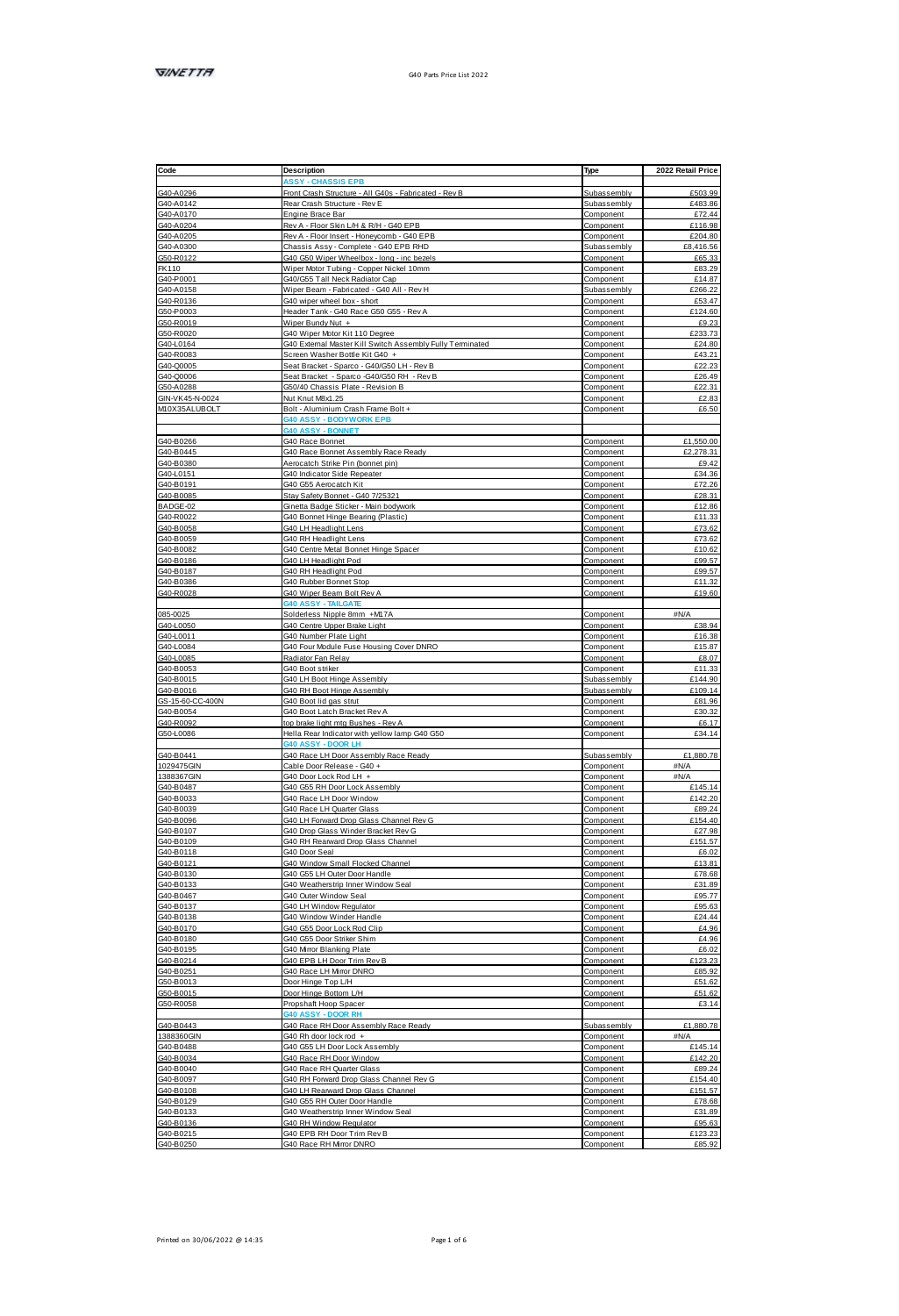| Code                                | Description                                                                        | Type                     | 2022 Retail Price  |
|-------------------------------------|------------------------------------------------------------------------------------|--------------------------|--------------------|
| G50-B0014                           | Door Hinge Top R/H                                                                 | Component                | <b>F57 58</b>      |
| G50-B0016                           | Door Hinge Bottom R/H                                                              | Component                | £52.85             |
|                                     |                                                                                    |                          |                    |
| G40-B0450                           | Rear Bumper - Race Ready                                                           | Subassembly              | £854.37            |
|                                     | G40 Rear Bumper Bracket                                                            | Component                | £21.25             |
| G40-B0196<br>G50-L0084<br>G50-L0085 | Light - Fog with bulb G50/09 -                                                     | Component<br>Component   | £29.80<br>£81.50   |
|                                     | LED 12V Stop/tail 60mm Ring - Red Lens +<br><b>140 ASSY - BODYSHELL EPB</b>        |                          |                    |
|                                     | G40 Bodyshell                                                                      | Component                | £5,405.83          |
| G40-B0321<br>G40-B0322<br>G40-B0323 | G40 Boot                                                                           | Component                | £936.44            |
|                                     | G40 Rear Rumner                                                                    | Component                | F683.49            |
| G40-B0324                           | G40 LH Base Fibreglass Door Assembly                                               | Component                | FR39 18            |
| G40-B0325                           | G40 RH Base Fibreglass Door Assembly                                               | Component                | F639 18            |
| G40-B0052                           | G40 Boot Latch                                                                     | Component                | £22.52             |
| G40-B0009                           | G40 Rear Screen Rev B                                                              | Component                | £286.31            |
|                                     | G40 LH Black Quarter Panel Finisher                                                | Component                | £91.65             |
| G40-B0013<br>G40-B0014              | G40 RH Black Quarter Panel Finish                                                  | Component                | £91.65             |
| G40-B0045                           | G40 Fuel Cell Inspection Panel Rev B                                               | Component                | £38.20             |
| G40-B0081                           | G40 RH Body Mounting Side Channel Rev B                                            | Component                | £146.09            |
| G40-B0119                           | G40 Boot Seal                                                                      | Component                | £5.17              |
| G40-B0131                           | G40 G55 Door Striker Assembly                                                      | Component                | £19.09             |
| G40-B0182                           | G40 LH Upper A Pillar Blanking Panel                                               | Component                | £32.26             |
| G40-B0183                           | G40 RH Upper A Pillar Blanking Panel                                               | Component                | £32.26             |
| G40-B0184                           | G40 LH Lower A Pillar Blanking Panel                                               | Component                | £67.99             |
| G40-B0185                           | G40 RH Lower A Pillar Blanking Panel                                               | Component                | £67.99             |
| G40-B0190                           | G40 Boot Release Cable                                                             | Component                | £39.45             |
| G40-B0210                           | G40 EPB Windscreen Heated                                                          | Component                | £573.69            |
| G40-B0216                           | 340 EPB LH Wheel Arch Liner                                                        | Component                | £117.01            |
| G40-R0217                           | G40 FPR RH Wheel Arch Liner                                                        | Component                | £117.01            |
| G40-B0055                           | G40 Scuttle Panel                                                                  | Component                | £108.36            |
| G40-F0001<br>LN29679AM5             | G40 Race LH Body Mounting Exhaust Side Channel Rey C                               | Component                | £232.00            |
|                                     | Floating Anchor Nuts - MS                                                          | Component                | £3.56              |
| G40-B0055                           | G40 Scuttle Panel                                                                  | Component                | £108.36            |
|                                     | - INTERIOR EPE                                                                     |                          |                    |
| G40-B0046<br>G40-B0047              | G40 Race Interior Rear Bulkhead Panel                                              | Component                | £389.54            |
|                                     | G40 Roce   H Interior Side Panel Rev &                                             | Component                | 6499.12            |
| G40-B0048                           | G40 Race RH Interior Side Panel Rev A                                              | Component                | £439.12            |
| G40-B0049                           | G40 Race LH Interior Seatbelt Cover                                                | Component                | £104.82            |
| G40-B0050                           | G40 Race RH Interior Seatbelt Cover                                                | Component                | £104.82            |
| G40-B0070                           | G40 Race Interior Main Prop Tunnel Cover Rev C                                     | Component                | £531.19            |
| G40-B0073                           | G40 Race Front LH Interior Prop Tunnel Cover                                       | Component                | £177.07            |
| G40-B0074<br>G40-B0213              | G40 Race Front RH Interior Prop Tunnel Cover                                       | Component                | £177.07            |
|                                     | G40 FPR RHD Dashboart Raw                                                          | Component                | <b>£743 66</b>     |
| G40-B0235                           | G40 Race Gear Lever Sunound Rev A                                                  | Component                | £26.44<br>£0.60    |
| R135-16-111                         | Grommet - 13mm<br><b>40 RACE Build ROM - SUSPEN</b>                                | Component                |                    |
|                                     |                                                                                    | Subassembly              |                    |
| G40-C0019<br>G40-C0083<br>G40-D0039 | G40 Front Anti Roll Bar Assembly Rev A                                             |                          | £361.27            |
|                                     | G40 Quantum Front Damper<br>G40 Quantum Rear Damper                                | Component<br>Component   | £373.81<br>£373.81 |
|                                     |                                                                                    |                          | £55.24             |
| G40-C0031<br>G40-C0058              | G40 Race Front Spring 625lb<br>G40 Front RH Lower Wishbone Increased Lock Assembly | Component<br>Subassembly | £330.07            |
|                                     | G40 Lower Ball Joint                                                               | Component                | £19.63             |
| G40-C0016<br>G50-C0016<br>G50-C0072 | Suspension Nylon Bush - Rev B                                                      | Component                | 63.54              |
|                                     | Wishbone Inner Sleeve Bush Long - G50                                              | Component                | £15.24             |
| G50-D0003                           | Dowel - Rear Lwr Clevis to rev A                                                   | Component                | £4.46              |
| GS0.C0064                           | Bush - Poly - G40 Blue was SPF1276P                                                | Component                | <b>66.70</b>       |
| G40-C0059                           | G40 Front LH Lower Wishbone Increased Lock Assembly                                | Subassembly              | £330.07            |
| G40-C0060                           | G40 Front RH Upper Wishbone Increased Lock Assembly                                | Subassembly              | £254.43            |
|                                     | G40 Upper Ball Joint                                                               | Component                | £24.89             |
| G40-C0015<br>G40-C0061              | G40 Front LH Upper Wishbone Increased Lock Assembly                                | Subassembly              | £254.43            |
|                                     | Upright Assy - Front LH - G40                                                      |                          |                    |
| G40-C0022<br>G40-C0021              | G40 Brake disc retaining bolt                                                      | Component                | £1.87              |
|                                     | G40 Wheel bearing                                                                  | Component                | £140.76            |
| G40-C0002                           | G40 Threaded Insert Lower Ball Joint Rev A                                         | Component                | £20.25             |
| G40-C0006                           | G40 Ball Joint Steel Insert Top Rev A                                              | Component                | £13.45             |
| G40-C0007                           | G40 Upright Assembly Rey D                                                         | Component                | £382.46            |
| G40-C0008                           | G40 Upper Suspension Pickup Assembly                                               | Component                | £97.54             |
| G40-C0009                           | G40 3mm Camber Shim                                                                | Component                | £5.87              |
| G40-C0030                           | G40 2mm Camber Shim                                                                | Component                | £5.66              |
| G40-C0075                           | G40 Wheel Bolt                                                                     | Component                | 63.54              |
| G40-10002                           | G40 Brake Disc (Pair)                                                              | Component                | £69.41             |
| G40-I0048                           | G40 Front and Rear Brake Pads                                                      | Component                | £151.88            |
| G40-10035                           | G40 Front LH Brake Caliper                                                         | Component                | £225.23            |
|                                     | Upright Assy - Front RH - G40                                                      |                          |                    |
| G40-I0036                           | G40 Front RH Brake Caliper                                                         | Component                | £225.23            |
| G40-D0007<br>G40-D0012              | G40 Nylon Anti Roll Bar Mounting Bush (2pcs = 1 unit) Rev B                        | Component                | £23.72<br>£49.57   |
|                                     | G40 Race Junior Rear Spring 450lb<br>G40 Rear RH Lower Wishbone Assembly           | Component<br>Subassembly | £280.32            |
| G40-D0016<br>G40-D0017              |                                                                                    | Subassembly              | £280.32            |
| G40-C0082                           | G40 Rear LH Lower Wishbone Assembly<br>G40 Lower Wishbone Ball Joint Washer        |                          | 60.70              |
| G40-D0018                           | G40 Rear RH Upper Wishbone Assembly                                                | Component<br>Subassembly | £258.55            |
| G40-D0019                           | G40 Rear LH Upper Wishbone Assembly                                                | Subassembly              | £258.55            |
| G40-D1003                           | G40 Rear Toe Link Assembly                                                         | Subassembly              | £125.21            |
| 363518GIN                           | Excluder Rear T/C Tie Rod +                                                        | Component                | <b>AN/A</b>        |
|                                     | G40 Toe Link Adjuster Assembly                                                     | Subassembly              | £67.28             |
| G40-C0035<br>G40-D0009              | G40 Rear Toe Link Modified Version                                                 | Subassembly              | £62.32             |
|                                     | ht Assy - Re                                                                       |                          |                    |
| G40-C0010                           | G40 Lower Damper Clevis Rev D                                                      | Component                | 643.12             |
| G40-D0010                           | G40 Rear Anti Roll Bar Link Mounting Block Rev B                                   | Component                | £26.21             |
| G40-I0005                           | G40 Rear LH Brake Caliper                                                          | Component                | £137.41            |
|                                     |                                                                                    |                          |                    |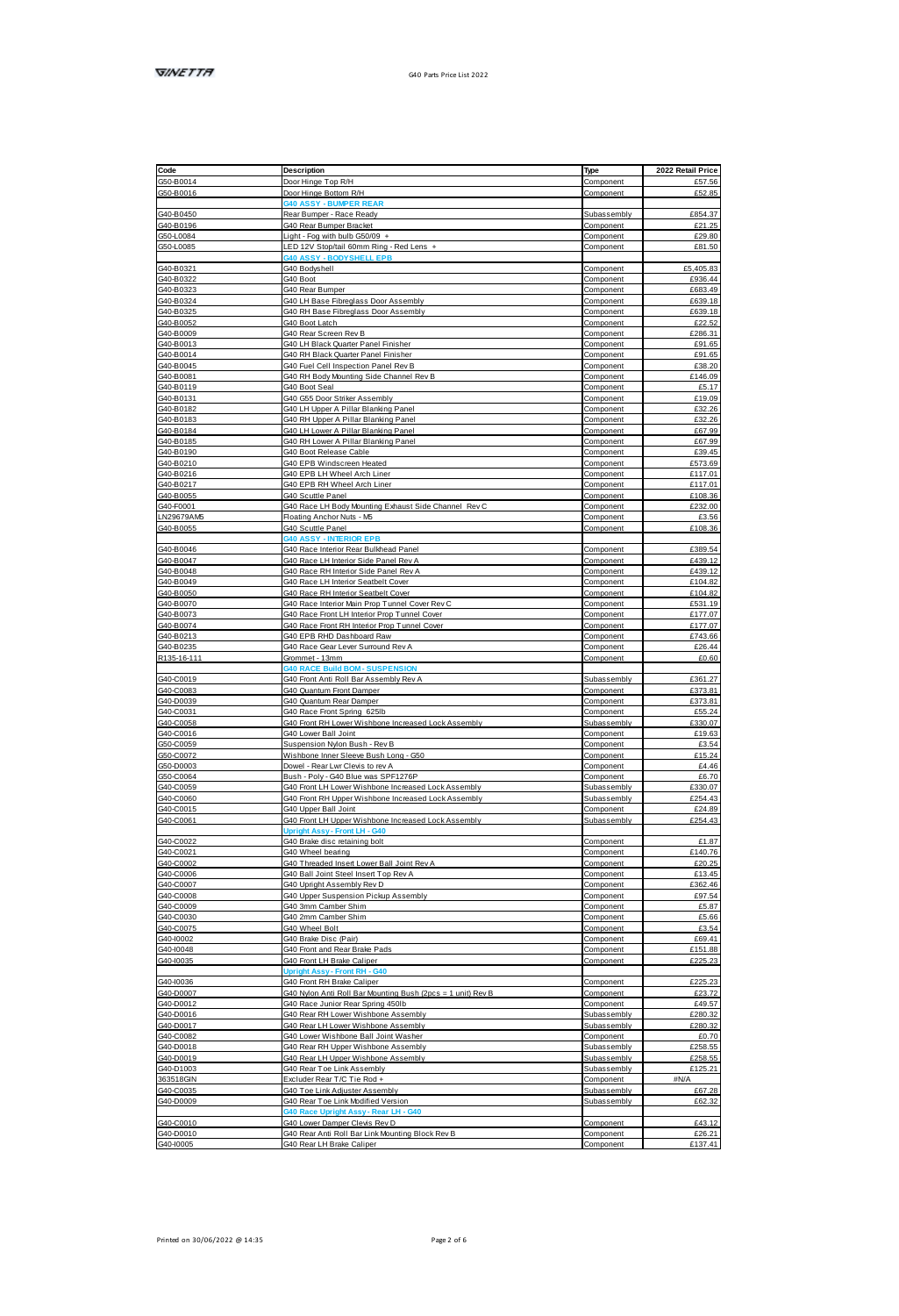| Code                                                                                                                                     | Description                                                                                              | Type                     | 2022 Retail Price         |
|------------------------------------------------------------------------------------------------------------------------------------------|----------------------------------------------------------------------------------------------------------|--------------------------|---------------------------|
| G50-C0048                                                                                                                                | ARB MB Bush - Rev A                                                                                      | Component                | £6.38                     |
|                                                                                                                                          | 40 Race Upright Assy - Rear RH - G40                                                                     |                          |                           |
| 040-0006<br>040-00005<br>040-00004<br>050-00025<br>050-00026<br>MRLOCNUTT-IN                                                             | G40 Rear RH Brake Caliper                                                                                | Component                | £137.41                   |
|                                                                                                                                          | G40 Rear Anti Roll Bar Assembly Rey C                                                                    | Subassembly              | 6423.24                   |
|                                                                                                                                          | G40 Anti Roll Bar Drop Link Assembly                                                                     | Subassembly              | £50.97                    |
|                                                                                                                                          | G40 Anti Roll Bar Drop Link Rev B                                                                        | Component                | £11.69                    |
|                                                                                                                                          | Rod Fod - MR I H Male +                                                                                  | Component                | £17.79                    |
|                                                                                                                                          | Rod End M8 RH Male +                                                                                     | Component                | 617.79                    |
| MBLOCNUT-RH                                                                                                                              | ocknut - MB - LH<br>Locknut - MB - RH                                                                    | Component<br>Component   | £0.62<br>£0.48            |
|                                                                                                                                          | Mg Block - ARB - G40 & G50 - Rev A                                                                       | Component                | 60.00                     |
| G50-C0107<br>G50-C0107                                                                                                                   | Front Damper Lwr Bolt + G40 G50 Rev C                                                                    | Component                | £17.38                    |
|                                                                                                                                          | NE +                                                                                                     |                          |                           |
| 640-N0015<br>640-N0016<br>6IN-V6-K-0042<br>640-60061<br>640-60121                                                                        | Ginetta Tech 0w30 Engine Oil 5 Litre                                                                     | Component                | £71.50                    |
|                                                                                                                                          | Ginetta Tech 75w90 GeorDiff Oil 1 Litte                                                                  | Component                | 619.43                    |
|                                                                                                                                          | Oil Filter G40, G50 & G57 3.5 Non Tower - Mann W712/83                                                   | Component                | £7.24                     |
|                                                                                                                                          | G40 Water Temp Sensor                                                                                    | Component                | £31.16                    |
|                                                                                                                                          | G40 Clutch Friction Plate - Springless 2013                                                              | Component                | £264.53                   |
|                                                                                                                                          | Clutch CoverPressure Plate Snr+                                                                          | Component                | £212.05                   |
| G40-E0207                                                                                                                                | G40&GRDC⋓ only-TRACK SALE-Zatec Complete Engine Assembly                                                 | Subassembly              | £6,745.00                 |
| G40-E0294                                                                                                                                | G40 Junior Semi-Dressed MSA Spec Engine 2018                                                             | Subassembly              | £7,845.00                 |
| G40-E0208                                                                                                                                | G40 Challenge - TRACK SALE - Complete Engine Assembly 1.8                                                | Subassembly              | £7,395.00                 |
| G40-E0142                                                                                                                                | 1.8Lt/ Zetec - Challenge GT5 Spec Engine<br>OBSOLETE USE G40-E0239 - Alternator G40 ZETEC - DNRO         | Subassembly              | £10,995.00                |
| G40-L0093                                                                                                                                |                                                                                                          | Component<br>Subassembly | £169.98<br><b>F358.92</b> |
|                                                                                                                                          | G40 Race Starter Motor Assembly Fully Terminated<br>OBSOLETE USE G40-L0154 - G40 GRDC Starter Motor DNRO | Component                | <b>£155.82</b>            |
|                                                                                                                                          | NGK Spark Plugs                                                                                          | Component                | £6.12                     |
|                                                                                                                                          | G40 HT plug lead set +                                                                                   | Component                | £81.45                    |
|                                                                                                                                          | Coil Pack - G40 Race                                                                                     | Component                | £98.41                    |
|                                                                                                                                          | Inlet Manifold G40 Challange +                                                                           | Component                | £274.46                   |
| 04010088<br>04010084<br>0M-V6H-0014<br>0M-V6H-0014<br>040-E0161<br>040-E0123<br>040-E0123<br>0C50/100<br>RE16<br>RE16                    | G40 Throttle Pot Assembly Fully Terminated                                                               | Component                | £92.01                    |
|                                                                                                                                          | G40 Junior Box Air Filter - 08 Spec +                                                                    | Component                | £102.63                   |
|                                                                                                                                          | Breather Filter G50/G40                                                                                  | Component                | aN/A                      |
| 3C807100<br>BF16<br>G40-E0003<br>G40-60039<br>G40-M0003<br>G50-E0015                                                                     | Engine Mounting Frame G40 Rev C                                                                          | Subassembl <sup>®</sup>  | £330.07                   |
|                                                                                                                                          | Engine Mounting Plate - Front G40 Rev A                                                                  | Component                | <b>£108.96</b>            |
|                                                                                                                                          | Diff Mounting Inner Sleeve Bush                                                                          | Component                | <b>PR 38</b>              |
|                                                                                                                                          | Engine Oil Triple R 5w30 Longlife Fully Synthetic 5I DNRC                                                | Component                | £35.41                    |
|                                                                                                                                          | Air Filter - G55 / G40                                                                                   | Component                | £56.66                    |
|                                                                                                                                          | <b>SSSY - FXHAUSTEI</b>                                                                                  |                          |                           |
| G40-F0048<br>G40-F0050                                                                                                                   | G40 Exhaust Jubilee Clip<br>G40 G55 Exhaust Clamp Manifold to Cat                                        | Component<br>Component   | £2.76<br>£9.41            |
|                                                                                                                                          | Exhaust Rubber - Rear Silencer G50 +                                                                     | Component                | £25.50                    |
|                                                                                                                                          | G40 Exhaust Pipe over Rear Suspension                                                                    | Component                | #71.39                    |
|                                                                                                                                          | G40 Race EPB Exhaust Manifold Heatshield                                                                 | Component                | £161.48                   |
| EXH005<br>G40-F0008<br>G40-F0019<br>G40-F0020<br>G40-F0033<br>G40-F0007<br>G40-F0007<br>G40-F0007<br>G40-F0008<br>G40-F0008<br>G40-F0008 | G40 Race EPB Cat Heatshield                                                                              | Component                | £201.99                   |
|                                                                                                                                          | G40 Race EPB Cat Downpipe Assembly                                                                       | Subassembly              | £186.98                   |
|                                                                                                                                          | R Clip Rear Exhaust Silencer                                                                             | Component                | 62.13                     |
|                                                                                                                                          | G40 Exhaust Fitting Kit                                                                                  | Component                | £56.66                    |
|                                                                                                                                          | G40 Sill Pipe (G40FRH) Hockey Stick                                                                      | Component                | £77.91                    |
|                                                                                                                                          | G40 Race Exhaust Silencer                                                                                | Component                | <b>£743 66</b>            |
|                                                                                                                                          | G40 GRDC Rear Exhaust Silencer <90Db                                                                     | Component                | £744.48                   |
|                                                                                                                                          | Lambda Plug                                                                                              | Component                | £7.63                     |
|                                                                                                                                          | G40 Race EPB Exhaust Manifold<br><b>MO ASSY - DRIVETRAIN FPR</b>                                         | Component                | £417.87                   |
| G40-N0016<br>G40-R0017<br>G40-G0008<br>G40-G0001                                                                                         | Ginetta Tech 75w90 Gear/Diff Oil 1 Litre                                                                 | Component                | £19.43                    |
|                                                                                                                                          | Rwheel - Linhtened G40 Challenne                                                                         | Component                | <b>FSS2 44</b>            |
|                                                                                                                                          | G40 Clutch Cable                                                                                         | Component                | <b>F183.47</b>            |
|                                                                                                                                          | G40 Race Lower Gearbox Mounting Rev C                                                                    | Component                | 610315                    |
| G40-G0045<br>G40-G1002<br>G40-G0017                                                                                                      | Procehaft - 6 Speed Sequential +                                                                         | Component                | £311.63                   |
|                                                                                                                                          | G40 LH Driveshaft Assembly                                                                               | Subassembly              | £511.93                   |
|                                                                                                                                          | G40 Outboard CV Joint                                                                                    | Component                | £98.16                    |
|                                                                                                                                          | G40 G55 Inboard CV Joint                                                                                 | Component                | £104.18                   |
|                                                                                                                                          | G40 Rear hub Washers Now to REV A                                                                        | Component                | £4.02                     |
|                                                                                                                                          | G40 Driveshaft with Spacer Assy                                                                          | Component                | £178.79                   |
| G40-G0026<br>G40-G0026<br>MAX40CP                                                                                                        | G40 Driveshaft Cotter Split Pin +                                                                        | Component                | £0.23                     |
| 8446CP<br>G40-G0003<br>G40-G0029                                                                                                         | G40 Upper Diff Mount Rev E                                                                               | Component                | £126.28                   |
|                                                                                                                                          | G40 Lower Diff Mount Rev R                                                                               | Component                | £102.14                   |
|                                                                                                                                          | Diff Complete Junior & Road 3.92 with Ginetta Cover etc.                                                 | Subassembly<br>Component | £2,007.72<br>£2.048.62    |
| G40-G0050                                                                                                                                | Differential ATB 3.62 G40 Snr - Challenge Only<br>G40 RH Driveshaft Assembly                             | Subassembly              | £558.20                   |
|                                                                                                                                          | G40 Driveshaft Spacer Ring Rev A                                                                         | Component                | <b>FSD 99</b>             |
|                                                                                                                                          | G40 EPB only Quaife gearbox assembly                                                                     | Subassembly              | £8,148.38                 |
|                                                                                                                                          | Bell Housing G40 - 6 Speed Gearbox +                                                                     | Component                | <b>AN/A</b>               |
| 040-00050<br>040-00016<br>040-00016<br>040-00054<br>040-00058<br>050-00036<br>050-00036<br>050-00036                                     | G40 Clutch Arm Cover Plate                                                                               | Component                | £13.45                    |
|                                                                                                                                          | Clutch Feed Pipe - G40 EPB +                                                                             | Component                | £27.45                    |
|                                                                                                                                          | Clutch Bleed Pipe                                                                                        | Component                | £33.37                    |
|                                                                                                                                          | Clutch Release Unit - Slave Cylinder                                                                     | Component                | £397.26                   |
| G50-10039<br>G50-10039<br>G40-R0011                                                                                                      | Copper Washer - G50 3/8 crushable                                                                        | Component                | 60.22                     |
|                                                                                                                                          | G40 Race Gear Indicator Kit                                                                              | Component                | £396.62                   |
|                                                                                                                                          | Prop Hoop Assy Rev B                                                                                     | Component                | £127.62                   |
| G40-R0011<br>G40-G0149<br>G50-G0196                                                                                                      | <b>G40 Diff Output Flange</b>                                                                            | Component                | £234.13                   |
|                                                                                                                                          | Inboard CV Boot G40/55                                                                                   | Component                | £23.38                    |
|                                                                                                                                          | G40 outboard Cy boot kit                                                                                 | Component                | £21.24                    |
| G40-G0169                                                                                                                                | G40 G55 Circlip - Driveshaft - 25mm External<br><b>40 ASSY - STEER</b>                                   | Component                | £2.13                     |
|                                                                                                                                          | G40 Lower Steering Column Assembly                                                                       | Subassembly              | FR9 23                    |
|                                                                                                                                          | G40 Steering Rack Mounting Block                                                                         | Component                | £20.25                    |
|                                                                                                                                          | G40 Quick Release Steering Wheel Boss                                                                    | Component                | £212.48                   |
| G40-H0001<br>G40-H0039<br>G40-H0014<br>G40-H0014<br>G40-H0027                                                                            | G40 G55 Steering Column Support Rod End Male - 3/4                                                       | Component                | £38.14                    |
|                                                                                                                                          | G40 Steering Column Universal Joint                                                                      | Component                | £49.57                    |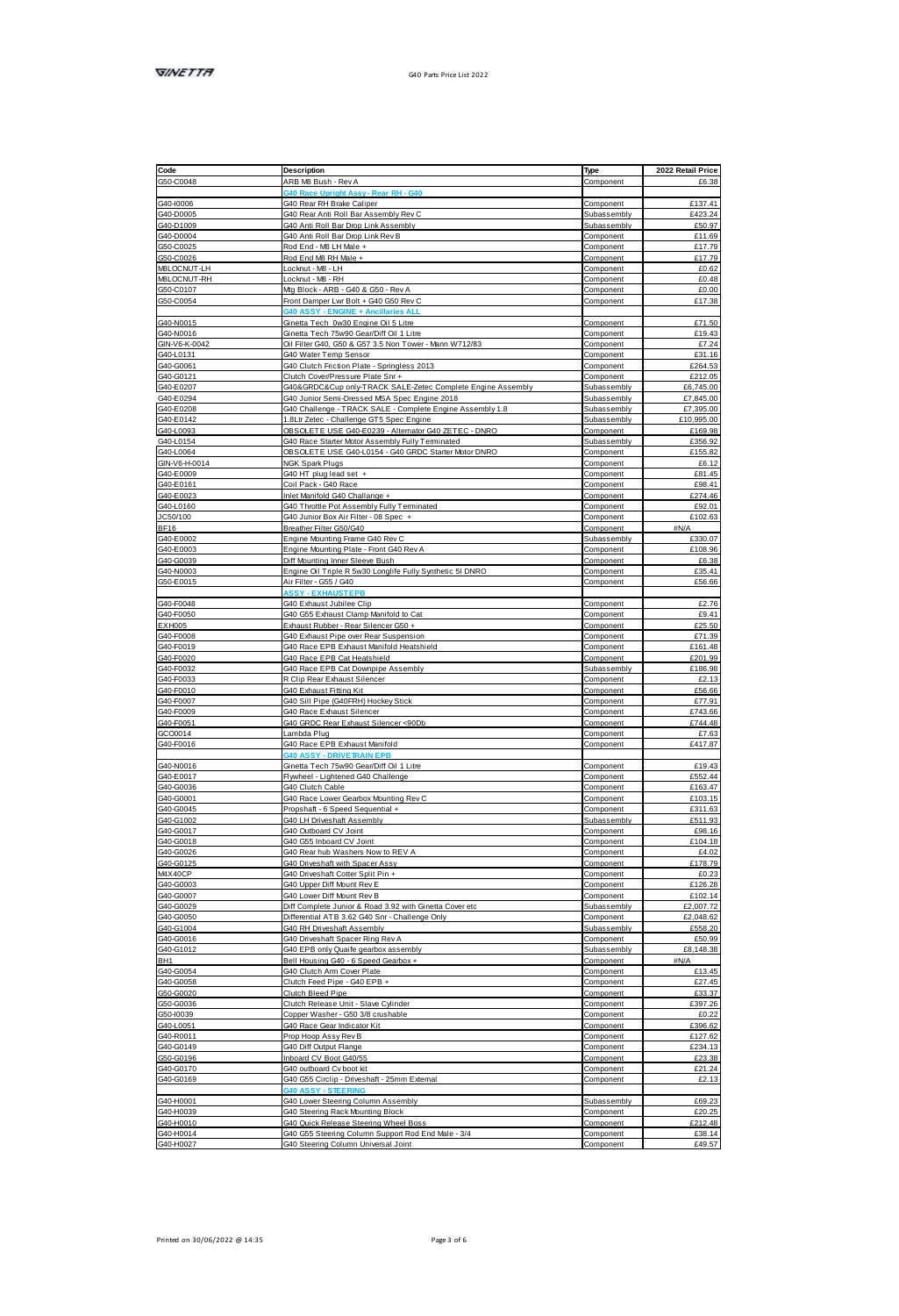| Code                                                                                                                                                                                                                                                                                                                  | Description                                                                           | Type                   | 2022 Retail Price  |
|-----------------------------------------------------------------------------------------------------------------------------------------------------------------------------------------------------------------------------------------------------------------------------------------------------------------------|---------------------------------------------------------------------------------------|------------------------|--------------------|
| G40-H0029                                                                                                                                                                                                                                                                                                             | G40 G55 Locknut for Steering Column Rod End - 3/4                                     | Component              | £2.66              |
| G40-H0032                                                                                                                                                                                                                                                                                                             | G40 RHD Steering Rack Assembly                                                        | Subassembly            | £768.22            |
| G40-H0036<br>G50-A0429                                                                                                                                                                                                                                                                                                | G40 EPB Upper Steering Column Assembly                                                | Subassembly            | £492.34            |
|                                                                                                                                                                                                                                                                                                                       | Steering Column Mounting G40 G50Z                                                     | Component              | <b>£79.68</b>      |
| G40-H0035                                                                                                                                                                                                                                                                                                             | G40 Steering Wheel Black Suede 350mm                                                  | Component              | £251.62            |
| G40-H0020                                                                                                                                                                                                                                                                                                             | G40 Steering Rack Boot (Individual)                                                   | Component              | £32.64             |
|                                                                                                                                                                                                                                                                                                                       | <b>40 ASSY - BRAKES EPB</b>                                                           |                        |                    |
| G40-10073<br>G40-C0093<br>G40-D0041<br>G40-10071                                                                                                                                                                                                                                                                      | G40 Brake Upgrade Kit                                                                 | Subassembly            | £3,048.20          |
|                                                                                                                                                                                                                                                                                                                       | 340 Front Upright Assembly Modified for AP Call                                       | Component              | £382.46            |
|                                                                                                                                                                                                                                                                                                                       | G40 Rear Upright Assembly Modified for AP Caliper                                     | Component              | £382.46            |
|                                                                                                                                                                                                                                                                                                                       | G40 Front Brake Pads AP Caliper                                                       | Component              | £157.55            |
|                                                                                                                                                                                                                                                                                                                       | G40 Rear Brake Pads AP Caliper                                                        | Component              | £147.79            |
| $\frac{0.40 - 0.0057}{0.40 - 0.0058}$ $\frac{0.40 - 0.0058}{0.40 - 0.0068}$ $\frac{0.40 - 0.0068}{0.40 - 0.0068}$ $\frac{0.40 - 0.0068}{0.40 - 0.0068}$ $\frac{0.40 - 0.0068}{0.40 - 0.0068}$ $\frac{0.40 - 0.0068}{0.40 - 0.0068}$ $\frac{0.40 - 0.0068}{0.40 - 0.0068$                                              | G40 Front Left AP Caliper                                                             | Component              | £456.13            |
|                                                                                                                                                                                                                                                                                                                       | G40 Front Right AP Caliper                                                            | Component              | £456.13            |
|                                                                                                                                                                                                                                                                                                                       | G40 Rear Left AP Caliper                                                              | Component              | £298.23            |
|                                                                                                                                                                                                                                                                                                                       | G40 Rear Right AP Caliper                                                             | Component              | £296.23            |
|                                                                                                                                                                                                                                                                                                                       | G40 Front Caliper Bleedscrew Nicole - AP                                              | Component              | £5.49              |
|                                                                                                                                                                                                                                                                                                                       | G40 Front Caliper Bridge Pipe - AP                                                    | Component              | £16.63<br>£49.53   |
|                                                                                                                                                                                                                                                                                                                       | G40 Front Caliper Caliper Seal Kit - AP<br>G40 Front Caliper - Pad retainer Bolt - AP | Component              |                    |
|                                                                                                                                                                                                                                                                                                                       |                                                                                       | Component              | £0.84<br>£13.63    |
|                                                                                                                                                                                                                                                                                                                       | G40 Front Caliper - Pad Retainer Pad - AP                                             | Component              |                    |
|                                                                                                                                                                                                                                                                                                                       | G40 Rear Caliper Bleedscrew Nipple - AP                                               | Component<br>Component | £5.49<br>£18.98    |
|                                                                                                                                                                                                                                                                                                                       | G40 Rear Caliper Pad Retaining Pins - AP<br>G40 Rear Caliner R Clins - AP             | Component              | PD 96              |
|                                                                                                                                                                                                                                                                                                                       |                                                                                       | Component              | 624.75             |
|                                                                                                                                                                                                                                                                                                                       | G40 Rear Caliper Bridge Pipe - AP                                                     |                        | £25.68             |
| <b>BBSS1-3</b>                                                                                                                                                                                                                                                                                                        | G40 Rear Caliper Seal Kit - AP<br>Brake Line Bolt - Caliper +                         | Component              | aN/A               |
| BBSS2-31                                                                                                                                                                                                                                                                                                              | Banjo Bolt - Short 10x1 Stainless                                                     | Component<br>Component | <b>AN/A</b>        |
| FT2-31                                                                                                                                                                                                                                                                                                                | Brake T Piece - G40 +                                                                 | Component              | £13.41             |
| G40-10009                                                                                                                                                                                                                                                                                                             | G40 Brake Hose Outboard                                                               | Component              | £29.37             |
|                                                                                                                                                                                                                                                                                                                       | G40 Brake Hose Front Master Cylinder to Tee Piece                                     | Component              | £29.24             |
|                                                                                                                                                                                                                                                                                                                       | G40 Brake Hose Rear Master Cylinder to Tee Piece                                      | Component              | <b>652.73</b>      |
|                                                                                                                                                                                                                                                                                                                       | G40 Brake Line Tee Piece Mounting Bracket                                             | Component              | £8.71              |
|                                                                                                                                                                                                                                                                                                                       | Brake Light MCyl Switch G40 G55- RAW ITEM-G40-L0165 to sell                           | Component              | £26.21             |
| G40-0009<br>G40-10011<br>G40-10027<br>G50-10037<br>G50-10053<br>G50-10053                                                                                                                                                                                                                                             | Master Cylinder 0.70 - G40 All Brakes - G55 Clutch & Frt Bra                          | Component              | FGR G7             |
|                                                                                                                                                                                                                                                                                                                       | Clutch Reservoir                                                                      | Component              | £36.04             |
|                                                                                                                                                                                                                                                                                                                       | Master cylinder .812 G40 Challenge & G55 Clutch & Rear Brake                          | Component              | £144.18            |
| G40-G0053<br>HEM1-4-5<br>G40-10019                                                                                                                                                                                                                                                                                    | 7/16UNF Male to 5/16 hose - Master cyl Adaptor                                        | Component              | £12.18             |
|                                                                                                                                                                                                                                                                                                                       | G40 Brake Fluid Reservoir                                                             | Component              | FRA RS             |
|                                                                                                                                                                                                                                                                                                                       | Copper Washer 7-16" - Master cyl adaptor                                              | Component              | £0.61              |
| HEBAN-M12-4                                                                                                                                                                                                                                                                                                           | Banio M12 for 1/4 Steel Hose G50 +                                                    | Component              | £3.00              |
|                                                                                                                                                                                                                                                                                                                       | Banio Bolt 7/16 UNF (27mm) G50 +                                                      | Component              | 494/4              |
| BBS14<br>BBS14                                                                                                                                                                                                                                                                                                        | Washer - Doughty                                                                      | Component              | $ABI/\Delta$       |
| G55-10183                                                                                                                                                                                                                                                                                                             | Ginetta Tech Brake Fluid 300 Plus 500ml                                               | Component              | £25.21             |
|                                                                                                                                                                                                                                                                                                                       | <b>0 ASSY - WHEELS &amp; TYRES</b>                                                    |                        | <b>AN/A</b>        |
| G40-J0002                                                                                                                                                                                                                                                                                                             | G40 Race wheel 15"                                                                    | Component              | £190.94            |
|                                                                                                                                                                                                                                                                                                                       | 340 ASSY - ELECTRICAL EPB                                                             |                        | <b>AN/A</b>        |
|                                                                                                                                                                                                                                                                                                                       | G40 Race Aim Datalogger EVO 4S Assembly Fully Terminated                              | Subassembly            | £1.187.75          |
|                                                                                                                                                                                                                                                                                                                       | G40 Race Aim GS-Dash                                                                  | Component              | £433.03            |
| 040-10176<br>040-10171<br>1865375GIN<br>040-10006<br>040-10020<br>040-10020<br>040-10022<br>040-10022<br>040-10022<br>040-10022                                                                                                                                                                                       | P Clip 12mm - LHD Clutch Cable & G40 Ext Pipe Retention +                             | Component              | aN/A               |
|                                                                                                                                                                                                                                                                                                                       | G40 Water Temp Gauge                                                                  | Component              | £84.98             |
|                                                                                                                                                                                                                                                                                                                       | G40 Oil Pressure Gauge                                                                | Component              | £92.07             |
|                                                                                                                                                                                                                                                                                                                       | G40 Race ECU                                                                          | Component              | <b>6757 84</b>     |
|                                                                                                                                                                                                                                                                                                                       | G40 Fuel Gauge                                                                        | Component              | £78.97             |
|                                                                                                                                                                                                                                                                                                                       | G40 Chassis Loom                                                                      | Component              | £671.94            |
|                                                                                                                                                                                                                                                                                                                       | G40 Interior Dash Loom                                                                | Component              | £1 912 29          |
|                                                                                                                                                                                                                                                                                                                       | G40 Boot Loom                                                                         | Component              | £125.08            |
|                                                                                                                                                                                                                                                                                                                       | G40 Hub Link Lead                                                                     | Component              | £64.90             |
|                                                                                                                                                                                                                                                                                                                       | G40 Power Cable Set                                                                   | Component              | £276.10            |
|                                                                                                                                                                                                                                                                                                                       | G40 Rear Light Loom                                                                   | Component              | FOR 62             |
|                                                                                                                                                                                                                                                                                                                       | G40 Switch Control Module                                                             | Component              | £164.64            |
|                                                                                                                                                                                                                                                                                                                       | G40 LH Stalk Interface                                                                | Component              | £135.99            |
|                                                                                                                                                                                                                                                                                                                       | G40 RH Stalk Interface                                                                | Component              | £142.27            |
| G404.0028<br>G404.0029<br>G404.0032<br>G404.0033<br>G404.0034<br>G404.0034                                                                                                                                                                                                                                            | G40 Loom Fitting Kit Rev A                                                            | Component              | £226.89            |
|                                                                                                                                                                                                                                                                                                                       | G40 Twin Fog Adaptor                                                                  | Component              | £74.91             |
|                                                                                                                                                                                                                                                                                                                       | G40 Race Engine Loom                                                                  | Component              | £776.65            |
|                                                                                                                                                                                                                                                                                                                       | G40 Ignition Switch Module                                                            | Component              | £123.58            |
| 04040039<br>04040040<br>04040041<br>04040045                                                                                                                                                                                                                                                                          | G40 Power Push Switch Module                                                          | Component              | £99.69             |
|                                                                                                                                                                                                                                                                                                                       | G40 Master Switch Cut Off Kit                                                         | Component              | £135.70            |
| $\frac{0.40 - 0.0088}{0.40 - 0.0048} \times \frac{0.40 - 0.0048}{0.40 - 0.0017} \times \frac{0.40 - 0.0018}{0.40 - 0.0016} \times \frac{0.40 - 0.0018}{0.40 - 0.0018} \times \frac{0.40 - 0.0018}{0.40 - 0.0018} \times \frac{0.40 - 0.0018}{0.40 - 0.0018} \times \frac{0.40 - 0.0088}{0.40 - 0.0018} \times \frac{$ | G40 Steering Column Switch Mounting Screw                                             | Component              | £4.25              |
|                                                                                                                                                                                                                                                                                                                       | G40 Speedo MPH                                                                        | Component              | £212.48            |
|                                                                                                                                                                                                                                                                                                                       | G40 Rev Counter                                                                       | Component              | £167.15            |
|                                                                                                                                                                                                                                                                                                                       | G40 Wiper Switch                                                                      | Component              | £101.19            |
|                                                                                                                                                                                                                                                                                                                       | G40 Indicator Switch                                                                  | Component              | £90.19             |
|                                                                                                                                                                                                                                                                                                                       | G40 Contact Plate (Now OE1763646)                                                     | Component              | £86.88             |
|                                                                                                                                                                                                                                                                                                                       | G40 Column Switches Mounting Bracket                                                  | Component              | £39.87             |
|                                                                                                                                                                                                                                                                                                                       | G40 Binnacle Loom                                                                     | Component              | £251.71            |
|                                                                                                                                                                                                                                                                                                                       | G40 Race Dash Switch Pack                                                             | Component              | £485.18<br>£235.30 |
|                                                                                                                                                                                                                                                                                                                       | G40 Race Bright Tee                                                                   | Component              | £7.58              |
|                                                                                                                                                                                                                                                                                                                       | G40R Steering Column Grub Screw - Solder Tipped                                       | Component              | £0.48              |
|                                                                                                                                                                                                                                                                                                                       | G40 Screw - Dash Display +                                                            | Component              |                    |
|                                                                                                                                                                                                                                                                                                                       | Battery Cover G40 D.N.R.O<br>Master Switch Relay G40 G50 G55                          | Component<br>Component | £34.70<br>£96.89   |
|                                                                                                                                                                                                                                                                                                                       | Anti Vihration Mounts                                                                 | Component              | <b>68.22</b>       |
|                                                                                                                                                                                                                                                                                                                       |                                                                                       |                        | £245.59            |
|                                                                                                                                                                                                                                                                                                                       | G40 G55 Battery<br>X2 Transponder inc. 1 Year Assembly Fully Terminated               | Component<br>Component | £247.89            |
|                                                                                                                                                                                                                                                                                                                       | - FUEL SYSTE                                                                          |                        | <b>AN/A</b>        |
|                                                                                                                                                                                                                                                                                                                       | G40 fuel pump                                                                         | Component              | £99.01             |
| G40-M0013<br>521184GIN<br>FH051                                                                                                                                                                                                                                                                                       | Fuel Tank Edge Clip G40 +                                                             | Component              | aN/A               |
|                                                                                                                                                                                                                                                                                                                       | G40 2 inch Fuel Filler Hose                                                           | Component              | £88.53             |
|                                                                                                                                                                                                                                                                                                                       |                                                                                       |                        |                    |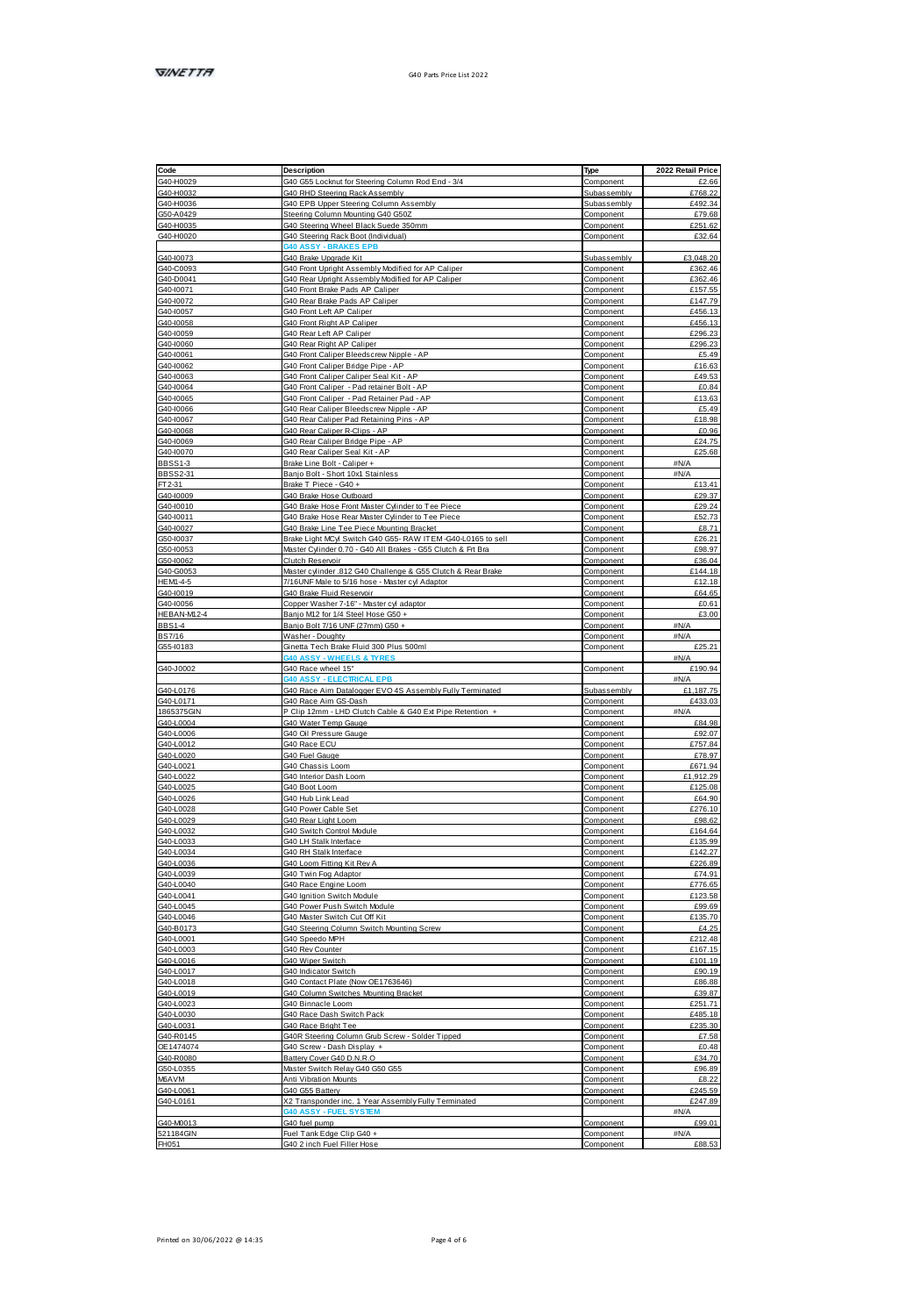| Code<br>G40-M0003<br>G40-M0004<br>G40-M0024<br>G40-M0040                                                                                                  | Description                                                                                      | Type                   | 2022 Retail Price             |
|-----------------------------------------------------------------------------------------------------------------------------------------------------------|--------------------------------------------------------------------------------------------------|------------------------|-------------------------------|
|                                                                                                                                                           | G40 Fuel Pipe Tank to Engine                                                                     | Component              | £74.17                        |
|                                                                                                                                                           | G40 Fuel Tank Strap                                                                              | Component              | £23.96                        |
|                                                                                                                                                           | G40 Fuel Sampling Drain Kit                                                                      | Component              | £195.06                       |
|                                                                                                                                                           | G40 Fuel Tank Assembly                                                                           | Subassembly            | £2,142.52                     |
|                                                                                                                                                           | G40 Race Tank To Rollowr valve (breather)                                                        | Component              | <b>£168.98</b>                |
| G50-M0025<br>G50-M0022<br>TF-AF-008                                                                                                                       | G40 Fuel Filler Pipe Spiral Clip                                                                 | Component              | £36.46                        |
|                                                                                                                                                           | Roll Over Valve G40                                                                              | Component              | £88.83                        |
| 1 PAP 668<br>SA112 UK 640<br>G40 M0046                                                                                                                    | G40 GRDC Fuel Filler Complete Welded Assembly                                                    | Component              | £190.92                       |
|                                                                                                                                                           | G40 Fuel cell 45L +                                                                              | Component              | £1.841.46                     |
|                                                                                                                                                           | G40 Fuel Tank Bare Shell Bladder inc FIA Cerificate                                              | Component              | £665.25                       |
|                                                                                                                                                           | ASSY - WATER SYSTEM                                                                              |                        | <b>AN/A</b>                   |
| G40-P0030<br>G40-P0031                                                                                                                                    | G40 G55 Hose 32mm x 45 deg                                                                       | Component              | £19.06                        |
|                                                                                                                                                           | G40 G55 Silicon Hose 32mm x 90 degree                                                            | Component              | £19.14                        |
|                                                                                                                                                           | G40 Radiator Undertray Rev B                                                                     | Component              | £69.97                        |
|                                                                                                                                                           | G40 Water Rail - Top - With Temp insert                                                          | Subassembly            | £94.89                        |
| 940-P031<br>940-B0237<br>940-P0003<br>940-P0008<br>940-P0017<br>940-R0183<br>940-R0183                                                                    | Rail - Water - Bottom                                                                            | Subassembly            | £48.44                        |
|                                                                                                                                                           | Radiator G40- Ali - Non Hot Climate (DNRO)                                                       | Component              | £280.46                       |
|                                                                                                                                                           | G40 G55 Radiator Fan Fitting Kit (Set 4)                                                         | Component              | £11.16                        |
|                                                                                                                                                           | G40 Hot Climate Large Radiator - Rev B                                                           | Component              | 6451.97                       |
|                                                                                                                                                           | G40 Hot Climate Rad Brackets LH                                                                  | Component              | £41.93                        |
|                                                                                                                                                           | G40 Hot Climate Rad Brackets RH<br>40 ASSY - ANCILLARIES FPR                                     | Component              | £41.93<br>aN/A                |
|                                                                                                                                                           |                                                                                                  |                        |                               |
|                                                                                                                                                           | Alternator adjuster arm nylon                                                                    | Component              | £14.89                        |
|                                                                                                                                                           | Alternator Belt Zetec - 08 spec +                                                                | Component              | £18.22                        |
|                                                                                                                                                           | Altemator Too Mounting bracket - Rey C                                                           | Component              | £98.02                        |
| G40-E0030<br>G40-E0133<br>G40-E0143<br>G40-E0007<br>G40-Q0117                                                                                             | G40 Cable - Throttle + G40 RHD Zetec                                                             | Component              | £91.91                        |
|                                                                                                                                                           | G40 G55 Roll Bar Padding for 50mm dia. tube                                                      | Component              | £39.17                        |
|                                                                                                                                                           | Seathelt Badge Sticker - G40                                                                     | Component              | <b>AN/A</b><br><b>£281.89</b> |
|                                                                                                                                                           | Seathelt hamess - Orange - G40 G50 G55                                                           | Component              | 69.21                         |
|                                                                                                                                                           | G40 Data Logger Dash MTG                                                                         | Component              |                               |
| BADGE-04<br>BADGE-04<br>G40-00003<br>G40-R0040<br>G40-R0042                                                                                               | Wiper Arm - Black - G40 G50                                                                      | Component              | £34.82<br>£16.29              |
|                                                                                                                                                           | USE G40-R0041 - G40 Towing strap yellow                                                          | Component              |                               |
| G40-R0042<br>G40-R0067<br>G40-R0094<br>G60-C0074<br>G112R-0131NP.00<br>G40-R1007                                                                          | Catch Tank - G40                                                                                 | Component              | £214.65                       |
|                                                                                                                                                           | ECU/Relay mtg plate                                                                              | Component              | £17.71                        |
|                                                                                                                                                           | Pedal Brake Assy - G40 EPB Senior +                                                              | Subassembly            | £207.38<br>£2.13              |
|                                                                                                                                                           | 7/16 Locknut - RH                                                                                | Component              |                               |
|                                                                                                                                                           | Brake Balance Bar Kit +                                                                          | Component              | £56.52                        |
|                                                                                                                                                           | Pedal Throttle Assy - G40 EPB Senior +                                                           | Subassembly            | £245.06                       |
| G40-E0148<br>PM6MB                                                                                                                                        | Rod End M5 Female Throttle Linkage - G40 EPB +                                                   | Component              | £12.31<br><b>F13.61</b>       |
| G40-R1008                                                                                                                                                 | Rod End M5 Male Pedal Throttle - G40 EPB +                                                       | Component              |                               |
|                                                                                                                                                           | Pedal Clutch Assv - G40 EPB +                                                                    | Subassembly            | £173.71                       |
|                                                                                                                                                           | Bush - Pedal Pivot Outer Rev A                                                                   | Component              | £11.16<br>£13.00              |
|                                                                                                                                                           | Bush Pedal Pivot Inner - Rev B                                                                   | Component              |                               |
|                                                                                                                                                           | Rev A - Bush - Pedal Clutch G40 G50 G55<br>G40 G50 G55 Clutch Pedal Arm - Rev A                  | Component              | £14.32<br>£50.87              |
| 040-R1008<br>050-R0002<br>050-R0003<br>050-R0005<br>050-R0005<br>050-R00110<br>040-Q0110<br>050-R0008<br>050-R0041<br>050-R0041<br>050-R0041<br>050-R0041 |                                                                                                  | Component              |                               |
|                                                                                                                                                           | Rod End 5/16 X5/16 unf Female +<br>Rrake Rias Cahle Kit                                          | Component              | £12.29<br>647.30              |
|                                                                                                                                                           |                                                                                                  | Component              |                               |
|                                                                                                                                                           | G40-G55 Corbeau Revenge Seat<br>Fire Extinguisher - 4 ltr - 6.4kg G40 G50 G55 GT3 +              | Component              | £630.15<br>£311.10            |
|                                                                                                                                                           | Tow Fve Plate - Rev C G40 RACE CAR REAR                                                          | Component<br>Component | <b>F26.61</b>                 |
|                                                                                                                                                           | Wiper Blade - G50 G40 G40R                                                                       |                        | £13.18                        |
|                                                                                                                                                           | G40 Mirror - Rear View                                                                           | Component              | £89.22                        |
|                                                                                                                                                           | Sikaflex                                                                                         | Component<br>Component | £16.22                        |
| ZZ012112246<br>G40-R0196<br>BADGE-03                                                                                                                      | G40 6" Rubber Strap                                                                              |                        |                               |
|                                                                                                                                                           | Steering Wheel and Hub Badge Sticker                                                             | Component<br>Component | £12.16<br>aN/A                |
|                                                                                                                                                           | G40 Corbeau Seat Mounting LH Rev B                                                               | Component              | <b>£28.95</b>                 |
|                                                                                                                                                           | G40 Corbeau Seat Mounting RH Rev B                                                               | Component              | £29.20                        |
|                                                                                                                                                           | G40 Corbeau Seat L/Spec Runners set inc Ginetta Spec Handle                                      | Component              | £101.64                       |
|                                                                                                                                                           | G40 Brake Pressure Hose Kit                                                                      | Component              | £106.81                       |
| 8ADGE-03<br>G40-Q0118<br>G40-Q0119<br>G40-00113<br>G40-10049                                                                                              | G40 Front Brake Pressure Block Bracket                                                           | Component              | £8.31                         |
|                                                                                                                                                           |                                                                                                  |                        | £83.74                        |
| G404052<br>G4040159<br>G4040153<br>G4040125<br>G4040125                                                                                                   | G40 Race Steering Angle & Brake Pressure Link Lead<br>G40 Race Aim Brake Pressure Sensor M10x1.0 | Component<br>Component | £198.58                       |
|                                                                                                                                                           | VBOX Lite Video Kit                                                                              | Component              | £1,697.85                     |
|                                                                                                                                                           | <b>VBOX OLED Display</b>                                                                         | Component              | £495.78                       |
|                                                                                                                                                           | VBOX Video HD2 System                                                                            | Component              | £2,447.08                     |
|                                                                                                                                                           | 0 Air Jack Kit As                                                                                |                        | #N/A                          |
|                                                                                                                                                           | Airjack M14 Banjo Bolt 30mm - BBA2-55                                                            | Component              | 612.35                        |
| G50-R0052<br>BSSC-M14<br>G40-R0034                                                                                                                        | Bonded Seal Washer                                                                               | Component              | $ABI/\Delta$                  |
|                                                                                                                                                           | Mounting - Air Jack Connector                                                                    | Component              | £25.14                        |
| G50-R0028                                                                                                                                                 | Airjack - 50mm +                                                                                 | Component              | £670.43                       |
| G112R-0223NP.00                                                                                                                                           | G57 G55 G40 LMP3 Airlance Valve Plug                                                             | Component              | £296.29                       |
| G50-R0032                                                                                                                                                 | Airjack 10mm Ali Tube - Stocked and ordered in Metres 4m                                         | Component              | £8.43                         |
| G50-R0033                                                                                                                                                 | Airiack - Single Banio                                                                           | Component              | £31.42                        |
|                                                                                                                                                           | Airjack Connector Hose                                                                           | Component              | £22.83                        |
| G50-R0033<br>G50-R0044<br>G50-R0051<br>G50-R0030<br>G50-R0034<br>TET                                                                                      | Airjack M14 Banjo Bolt -6 JIC take off +                                                         | Component              | 614.33                        |
|                                                                                                                                                           | Airlack Adaptor - Lance                                                                          | Component              | £2.98                         |
|                                                                                                                                                           | Airjack Lance +                                                                                  | Component              | £381.66                       |
|                                                                                                                                                           | Airjack Support for 50mm leg +                                                                   | Component              | F248.34                       |
|                                                                                                                                                           | Airack T Piece                                                                                   | Component              | £92.07                        |
|                                                                                                                                                           | <b>IRDC Specific Part</b>                                                                        |                        | aN/A                          |
|                                                                                                                                                           | G40 GRDC Bonnet Assembly Race Ready                                                              | Subassembly            | £2,744.90                     |
| G40-B0447<br>G40-A0339<br>G40-B0065                                                                                                                       | G40 GRDC Chassis Assy                                                                            | Subassembly            | £8.416.56                     |
|                                                                                                                                                           | G40 Front LH Headlight Main Bracket Rev F                                                        | Component              | £109.98                       |
|                                                                                                                                                           | G40 Front RH Headlight Main Bracket Rev F                                                        | Component              | £109.98                       |
|                                                                                                                                                           | G40 GRDC LH Carbon Light Pod                                                                     | Subassembly            | 6957.99                       |
|                                                                                                                                                           | G40 GRDC RH Carbon Light Pod                                                                     | Subassembly            | 6257.29                       |
|                                                                                                                                                           | G40 Bonnet Centre Mesh Assembly                                                                  | Component              | £97.74                        |
|                                                                                                                                                           |                                                                                                  |                        |                               |
|                                                                                                                                                           | G40 Road LH Bonnet Mesh Assembly                                                                 | Component              | £67.99                        |
| G40-80065<br>G40-80066<br>G40-80416<br>G40-80408<br>G40-80408<br>G40-B0407<br>G50-L0029                                                                   | G40 Road RH Bonnet Mesh Assembly                                                                 | Component              | £67.99<br>£147.60             |